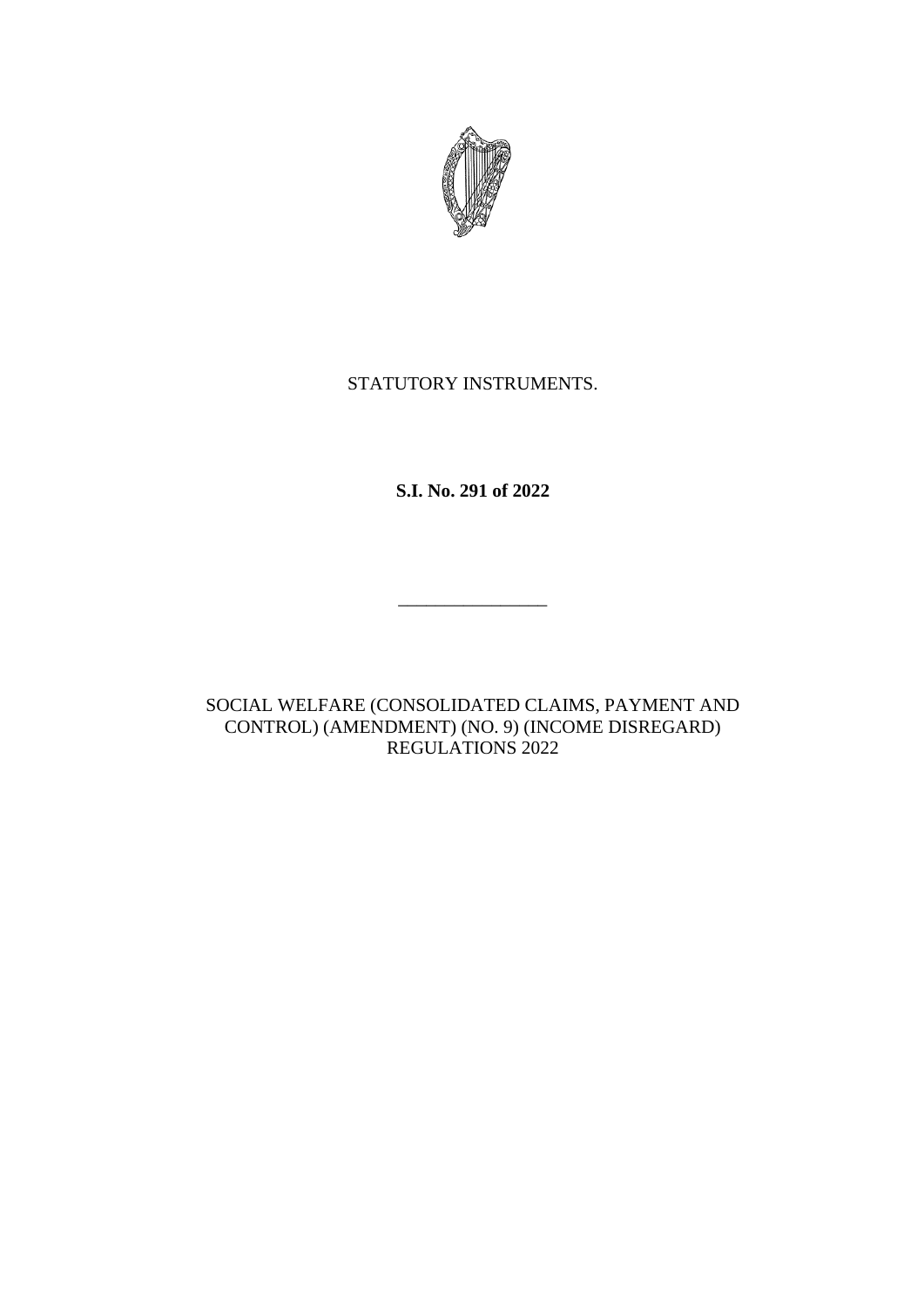#### S.I. No. 291 of 2022

### SOCIAL WELFARE (CONSOLIDATED CLAIMS, PAYMENT AND CONTROL) (AMENDMENT) (NO. 9) (INCOME DISREGARD) REGULATIONS 2022

I, HEATHER HUMPHREYS, Minister for Social Protection, in exercise of the powers conferred on me by section 4 (as adapted by the Employment Affairs and Social Protection (Alteration of Name of Department and Title of Minister) Order 2020 (S.I. No. 447 of 2020)), and by sections 232 and 297 of, and Reference 19 of Table 2 to Schedule 3 to, the Social Welfare Consolidation Act 2005 (No. 26 of 2005), with the consent of the Minister for Public Expenditure and Reform, hereby make the following Regulations:

#### **Citation and construction**

1. (1) These Regulations may be cited as the Social Welfare (Consolidated Claims, Payment and Control) (Amendment) (No. 9) (Income Disregard) Regulations 2022.

(2) These Regulations and the Social Welfare (Consolidated Claims, Payment and Control) Regulations 2007 to 2022 shall be construed together as one and may be cited together as the Social Welfare (Consolidated Claims, Payments and Control) Regulations 2007 to 2022.

#### **Definitions**

2. In these Regulations—

"Principal Regulations" means the Social Welfare Consolidated Claims Payments and Control Regulations 2007 (S.I. No. 142 of 2007),

"Regulations of 2019" means the Social Welfare (Consolidated Claims, Payments and Control) (Amendment) (No. 8) (Assessment of Means) Regulations 2019 (S.I. No. 202 of 2019).

#### **Income disregard**

3. The Principal Regulations are amended—

- (a) in article 8(3) (amended by article 3(a) of the Regulations of  $2019$ )—
	- (i) by the insertion of the following paragraph after paragraph (bc):
		- "(bd) any income derived from the scheme to compensate persons who suffered harm or injury while in the care of Kerry CAMHS in the period  $1<sup>st</sup>$  July 2016 to 19th April 2021, as identified through the Maskey Report and who have been notified by the Child and Adolescent Mental Health Services,",

*Notice of the making of this Statutory Instrument was published in "Iris Oifigiúil" of* 21*st June,* 2022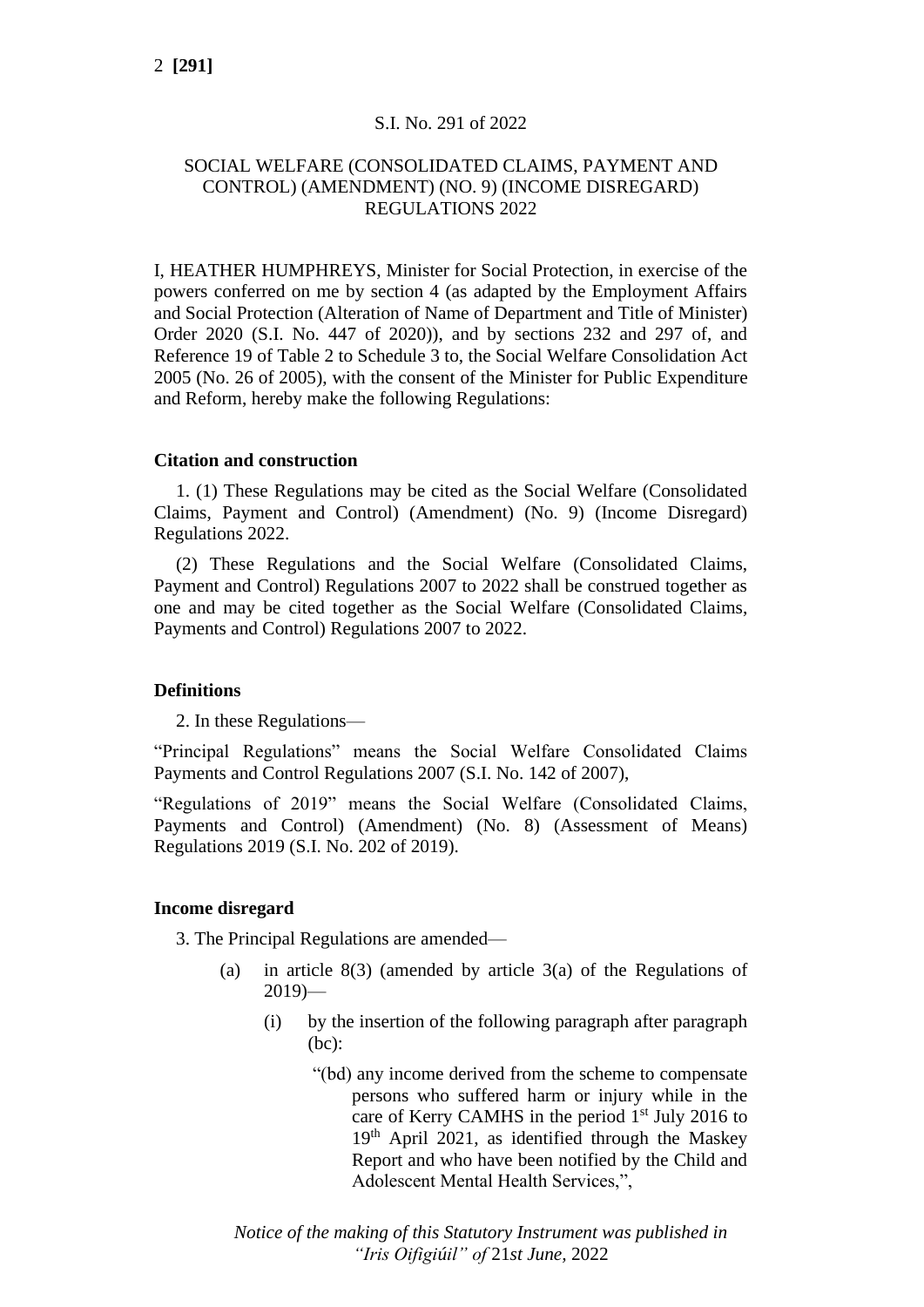- (ii) by the insertion of the following paragraphs after paragraph (da):
	- "(db) any payments made under the Tusla Educational Support for Children in Care and Aftercare Bursary scheme,
	- (dc) any payments made from the KickStart Scholarship Fund administered by the Probation Service,",

and

- (iii) by the insertion of the following paragraph after paragraph (g):
	- "(ga) any income derived from the Troubles Permanent Disablement Payment Scheme in accordance with the Victims' Payments Regulations 2020 (2020 No. 103) (Northern Ireland),",
- (b) in article 155 (amended by article 3 of the Social Welfare (Consolidated Claims, Payments and Control) (Amendment) (No. 3) (Income Disregard) Regulations 2022 (S.I. No. 125 of  $2022)$ )—
	- (i) by the insertion of the following paragraph after paragraph (bc):
		- "(bca) any income derived from the scheme to compensate persons who suffered harm or injury while in the care of Kerry CAMHS in the period  $1<sup>st</sup>$  July 2016 to 19th April 2021, as identified through the Maskey Report and who have been notified by the Child and Adolescent Mental Health Services,",
	- (ii) by the insertion of the following paragraphs after paragraph (da):
		- "(daa) any payments made under the Tusla Educational Support for Children in Care and Aftercare Bursary scheme,
		- (dab) any payments made from the KickStart Scholarship Fund administered by the Probation Service,",

and

- (iii) by the insertion of the following paragraph after paragraph (g):
	- "(ga) any income derived from the Troubles Permanent Disablement Payment Scheme in accordance with the Victims' Payments Regulations 2020 (2020 No. 103) (Northern Ireland),",

and

(c) in article 174 (amended by article 3(c) of the Regulations of  $2019$ ) —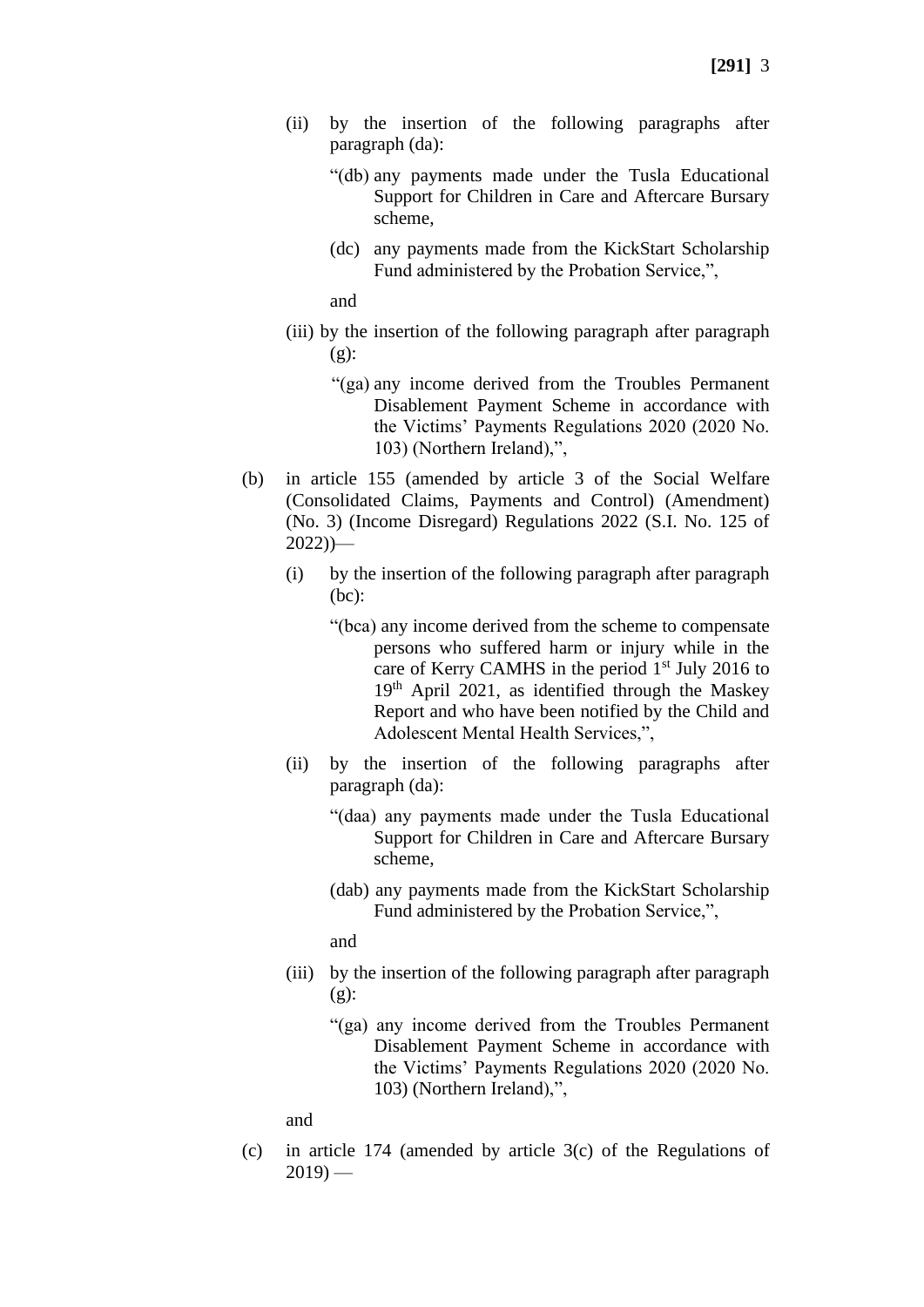- 4 **[291]**
- (i) by the insertion of the following paragraph after paragraph (fd):
	- "(fe) any income derived from the scheme to compensate persons who suffered harm or injury while in the care of Kerry CAMHS in the period 1<sup>st</sup> July 2016 to 19th April 2021, as identified through the Maskey Report and who have been notified by the Child and Adolescent Mental Health Services,",
- (ii) by the insertion of the following paragraphs after paragraph (ia):
	- "(ib) any payments made under the Tusla Educational Support for Children in Care and Aftercare Bursary scheme,
	- (ic) any payments made from the KickStart Scholarship Fund administered by the Probation Service,",

and

- (iii) by the insertion of the following paragraph after paragraph (l):
	- "(la) any income derived from the Troubles Permanent Disablement Payment Scheme in accordance with the Victims' Payments Regulations 2020 (2020 No. 103) (Northern Ireland),".

The Minister for Public Expenditure and Reform consents to the foregoing Regulations.



GIVEN under my Official Seal, 9 June, 2022.

MICHAEL MCGRATH, Minister for Public Expenditure and Reform.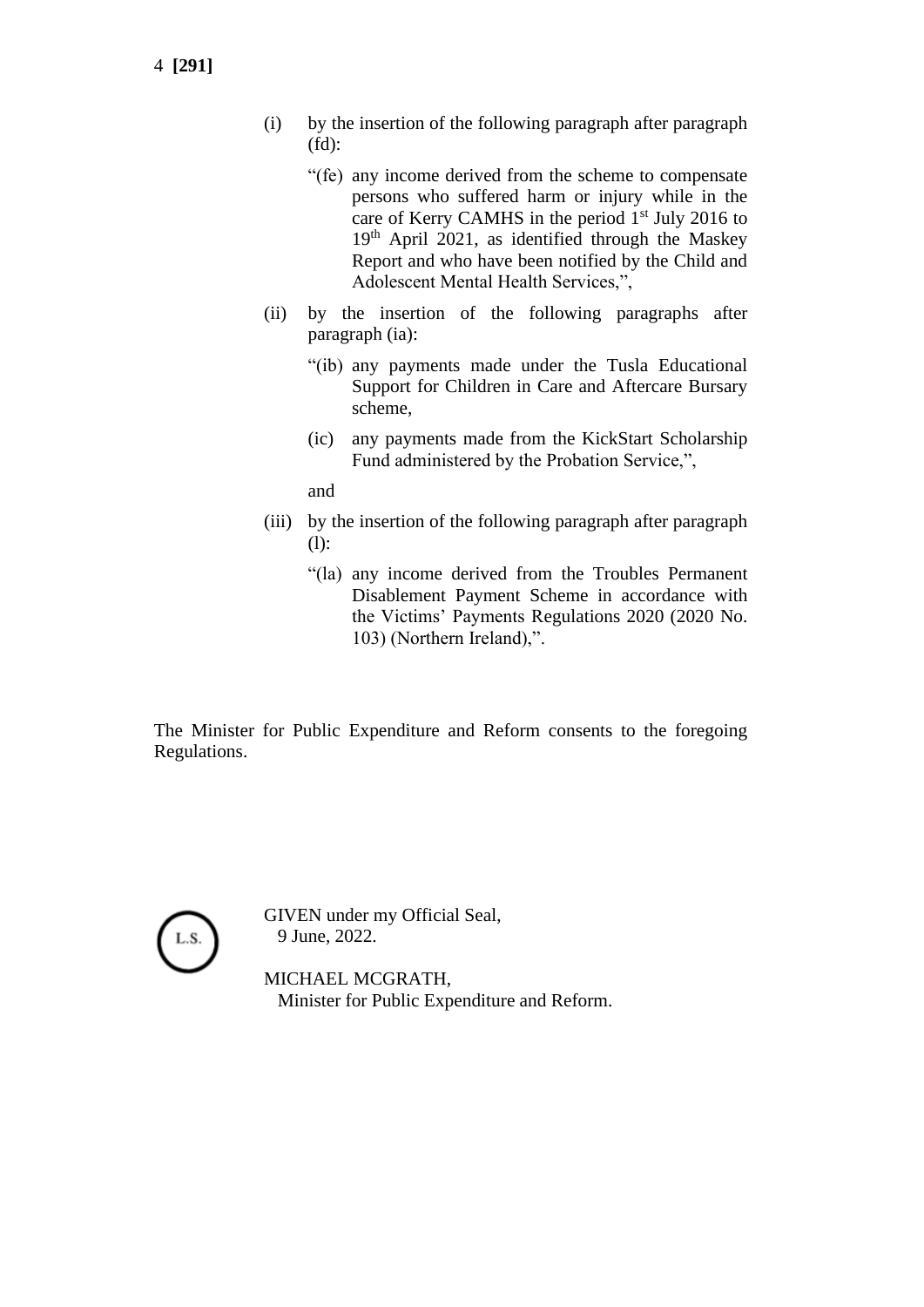

GIVEN under my Official Seal, 16 June, 2022.

HEATHER HUMPHREYS, Minister for Social Protection.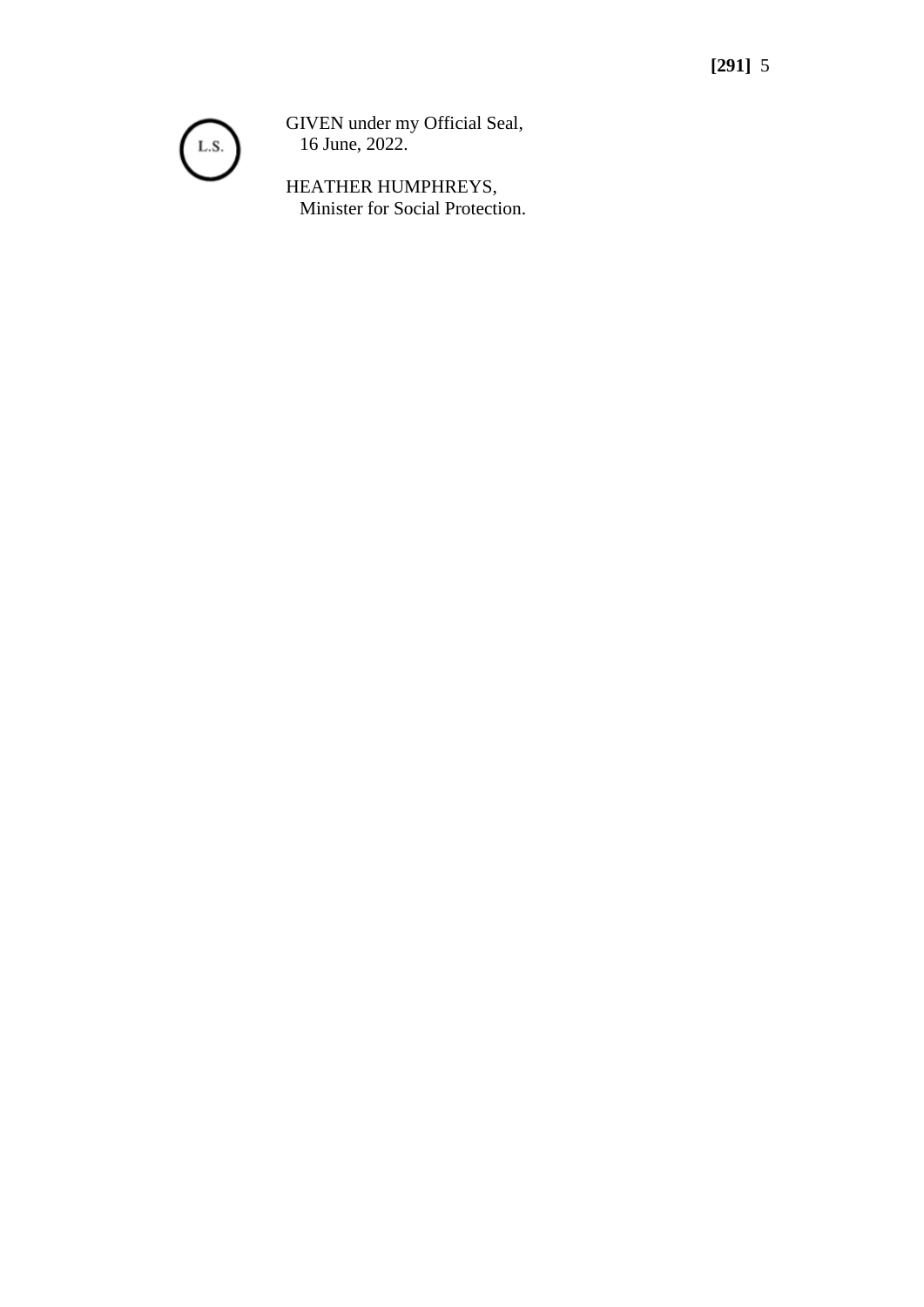## **EXPLANATORY NOTE**

## *(This note is not part of the Instrument and does not purport to be a legal interpretation.)*

In any claim for a social assistance payment, the means of a claimant and any qualified adult (spouse, civil partner, or co-habitant) are calculated in accordance with the rules in Schedule 3 to the Social Welfare Consolidation Act 2005 to determine eligibility. Schedule 3, as well as specifying those payments which are not to be regarded as means, also provides that the Minister may, through Regulations, prescribe other payments which are to be disregarded in the calculation of a claimant's means.

The purpose of these Regulations is to amend articles 8, 155 and 174 of the Social Welfare (Consolidated Claims, Payments and Control) Regulations 2007 (S.I. No. 142 of 2007) to provide that the following payments shall be included in those disregarded in calculating a claimant's means in respect of all social assistance schemes, increases for Qualified Adults on social insurance schemes (where the Qualified Adult is in receipt of specified disregarded means), and the Working Family Payment.

- The Tusla Bursary Scheme for Children in Care and Aftercare This Bursary Scheme caters to young adults who have had a care experience of at least 6 months and are aged between 18 and 30 years old. The funding supports and assists such persons to achieve their full potential in education or training and to support their career development.
- The Probation Service's KickStart Scholarship scheme This scheme supports persons with a criminal justice history, who are experiencing socio-economic disadvantage, to access Higher Education and to increase their chances of gaining future employment.
- Compensation scheme for young people who suffered harm while in the care of Kerry Child and Adolescent Mental Health Service (CAMHS) This is a scheme to compensate young people who suffered harm or injury whilst in the care of Kerry CAMHS, as identified through the Maskey Report and who have been notified by CAMHS, in the period 1 July 2016 to 19 April 2021.
- The Troubles Permanent Disablement Payment Scheme (Northern Ireland) This scheme provides those living with permanent disablement - either physical or psychological - caused by injury (through no fault of their own) in a Troubles-related incident, in which the injury sustained took place on or after 1 January 1966, but before 12 April 2010, with payments primarily in acknowledgement of the acute harm which they have suffered.